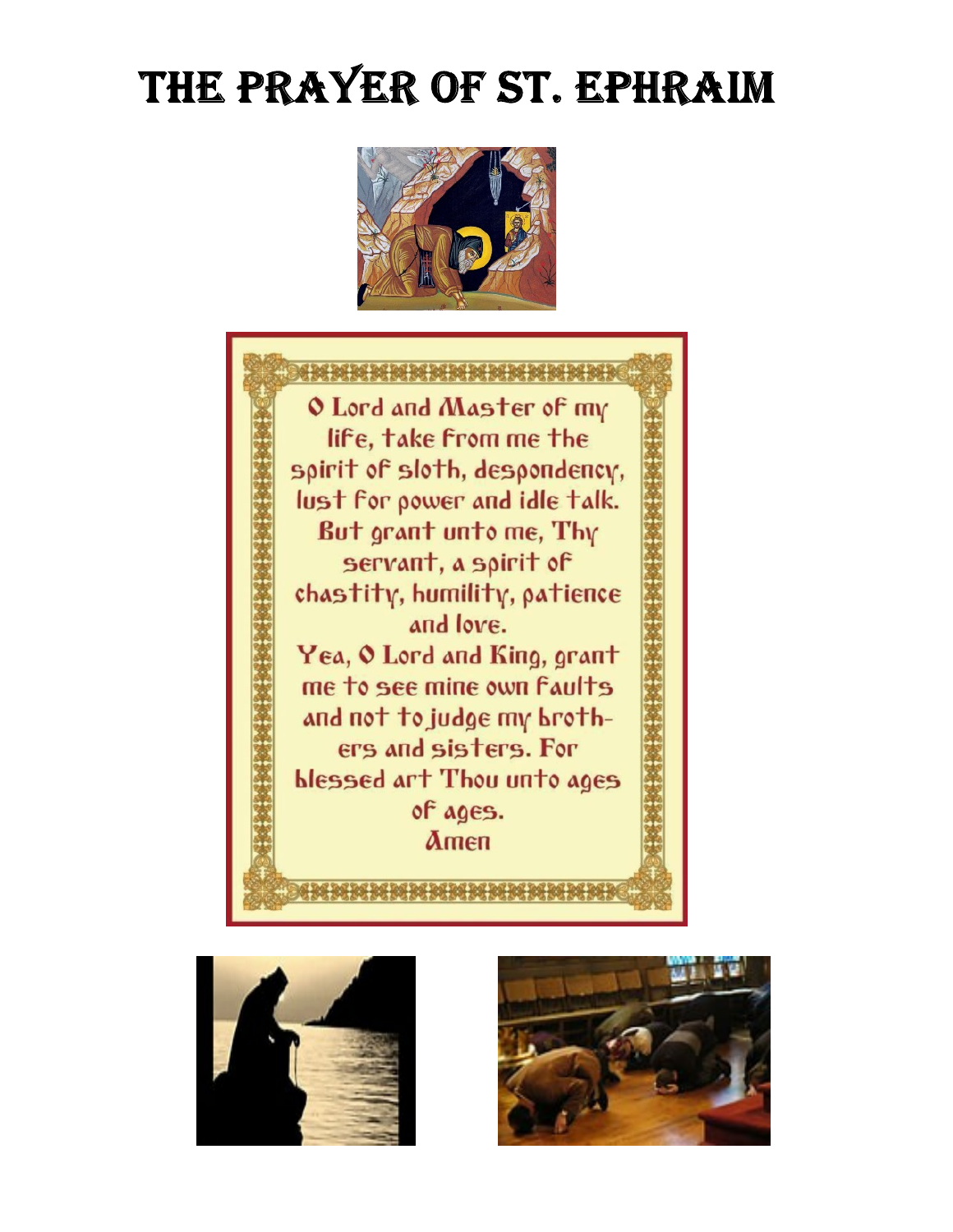

# Holy assumption Orthodox Church

**OCA - Diocese of the Midwest**





**MARCH Bulletin Sponsor:** *Fr. Andrew in memory of my ordaining Bishop, His Eminence Metropolitan Nicholas*

*Liturgical & Events Schedule*

**Sunday, March 27** 9:10 am Hours / Divine Liturgy / Social

**Wednesday, March 30** 6:00 pm Pre-Sanctified

**Friday, April 1** 6:30 pm Akathist

#### **Saturday, April 2**

9:20 am: Hours /  $40<sup>th</sup>$  Day Liturgy for Marguerite 4:00 pm Great Vespers

**Saturday, April 3** 9:10 am Hours / Divine Liturgy / Social

# **FEBRUARY / MARCH CHURCH CLEANING SCHEDULE**

Week of March 27: Basil & Tim



# **40 DAY REMEMBRANCE**

**March 27**: Matushka Carol Ann Janeček **April 2**: Marguerite Bird **April 10**: Aijire Dardovski **May 1:** Gary Smolk

# **FOR YOUR PRAYERS**

Diane Tryon 109 Joslyn Street Arcadia, OH 44804

# **SUNDAY MARCH 27, 2022**

**Tone: 7 Gospel:** Mark: 8:34-9:1 **Epistle:** Hebrews: 4:14-5:6

**Third Sunday of the Great Fast. Veneration of the Cross.** Martyr Matrona of Thessalonica. Martyrs Manuel and Theodosius. Ven. John the Clairvoyant, Anchorite, of Egypt. The Glykophylousa and the Akathist Icons of the Most Holy Theotokos on Mt. Athos.

# **MARCH BULLETIN CANDLE SPONSORS**

**Bulletin: (\$50)** From Fr. Andrew in memory of His Eminence Metropolitan Nicholas **Chandelier: (\$50)** From Fr. Andrew in memory of my Father George on occasion of his birthday **Altar Candles: (\$50)** From Fr. Andrew in memory of my family and friends **Candles on the Tomb: (\$25)** Open **Eternal Light & Icon Screen: (25)** Open **Candles @ the Cross: (\$15)** From Laura for Birthday blessings to Greg and in memory of Russ **Candles @ St Tikhon's Icon: (\$15)** For the Hlth of Tim & Cami & safety of Nicholas, Tikhon & Gleice **NOTE:** Even though there are no physical candles this month I will still remembered those whom you want to remember during the Divine Liturgy.

# **PASCHAL FLOWERS**

Paschal Flowers will be \$20 this year. Please help defray the cost and have your loved ones remembered during the Paschal Divine Liturgy.

*110 E Main Street, Marblehead, OH 43440 Rectory 419-798-4591 / Cell 570-212-8747 <www.holyassumptionmarblehead.org> info@holyassumptionmarblehead.org*

**PG 2**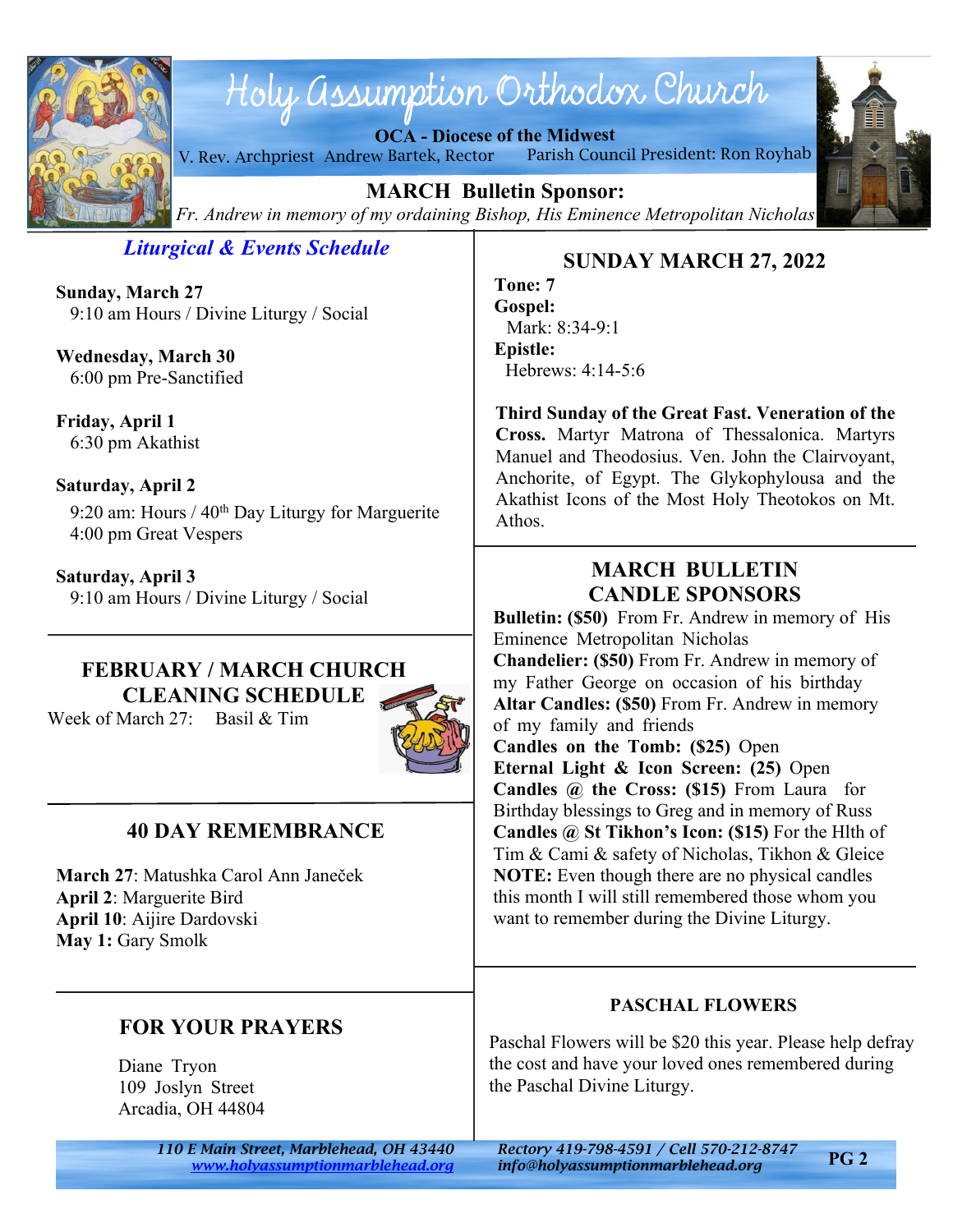#### **MARCH: MONTHLY TITHE ONLY Goal Pledged per month: \$5,667 (average of \$1,307 per week)**

**March 6:** \$1,120 **March 13:** \$ 960 **March 20:** \$ 800 **TOTAL MONTH TO DATE: \$2,880**

#### **MARCH: OTHER INCOME Goal for the month in this category: \$4,000 (Average \$923 a week)**

**MARCH 6:** \$15 Vigils; \$500 donations; \$100 Holy Day Donations; \$50 Bulletin; \$50 Chandelier; \$50 Altar Candles

**March 13**: \$60 Vigils; \$150 Holy Day Donation; \$425 Ukraine Relief (These monies were included in the checks sent. That is why it stays in Other Income and not Restricted Funds)

**March 20**: \$15 Vigils; \$17 donations; \$50 Holy Day donations;\$15 St Tikhon's Icon **Total Month-to-Date: \$1,497**

#### **MARCH: RESTRICTED FUND DONATIONS**

**March 6:** \$100 Bookstore; \$125 Food Pantry; \$1,167 Ukraine Relief ; \$25 Tithely **March 13**: \$225 Food Pantry; \$1,555 Building Fund **March 20**: \$645 Restoration

# **THANK YOU FROM HEIDI GOLOB**

Dear Everyone,

I just wanted to thank you for all your love, prayers and the pretty planter. Knowing I have such nice people around me helps me know I will get thru this.

With Love, Heidi Golob

# **MARCH LITURGICAL ATTENDANCE**

**Sunday, Feb. 27**: 14 attended Liturgy (3 were guests) /10 Communicants **Saturday, March 5:** 10 attended Vespers **Sunday, March 6**: 14 attended Liturgy (1 was a guest) / 11 communicants **Sunday, March 6**: 11 attended Forgiveness Vespers (1 being a guest) **Monday, March 7**: 9 attended Canon of St Andrew **Tuesday, March 8**: 9 attended the Canon of St Andrew **Wednesday, March 9**: 10 Attended the Canon of St Andrew **Thursday, March 10**: 7 attended Canon of St Andrew **Friday, March 11**: 11 attended Pre-Sanctified **Saturday, March 12**: 7 attended Vespers **Sunday, March 13**: 15 attended Liturgy (2 of which were guests) / 8 Communicants **Wednesday, March 16:** 9 attended Pre-sanctified (1 being a guest) **Friday, March 18:** 6 attended Akathist & Prayer Service for The Archbishop **Saturday, March 19:** 7 attended Vespers **Sunday, March 20:** 14 attended Liturgy (3 being guests) / 8 Communicants

# **APRIL BULLETIN / CANDLE SPONSORS**

**Bulletin**: (\$50) From Fr. Andrew for my mother, Dorothy, on the occasion of her birthday **Chandelier**: (\$50) From Laura Kovach in Memory of her mother Margaret **Altar Candles**: (\$50) From Fr. Andrew for my Godfather Andrew & Grandfather Matthias **Candles on the Tomb**: (\$25) From Fr. Andrew for His Eminence Archbishop John & Mitred AP Basil(FP) **Eternal Light & Icon Screen**: (\$25) For the health of AP Andrew on the occasion of his birthday **Candles @ the Cross**: From Laura in memory of my mother Margaret & Russ **Candles @ St Tikhon's Icon**: For the Health of His Grace Bishop Matthias on the occasion of his birthday; For the Health of Tim & Cami & safety of Nicholas, Tikhon & Gleice

| 110 E Main Street, Marblehead, OH 43440 | Rectory 419-798-4591 / Cell 570-212-8747 | <b>PG3</b> |
|-----------------------------------------|------------------------------------------|------------|
| www.holyassumptionmarblehead.org        | info@holyassumptionmarblehead.org        |            |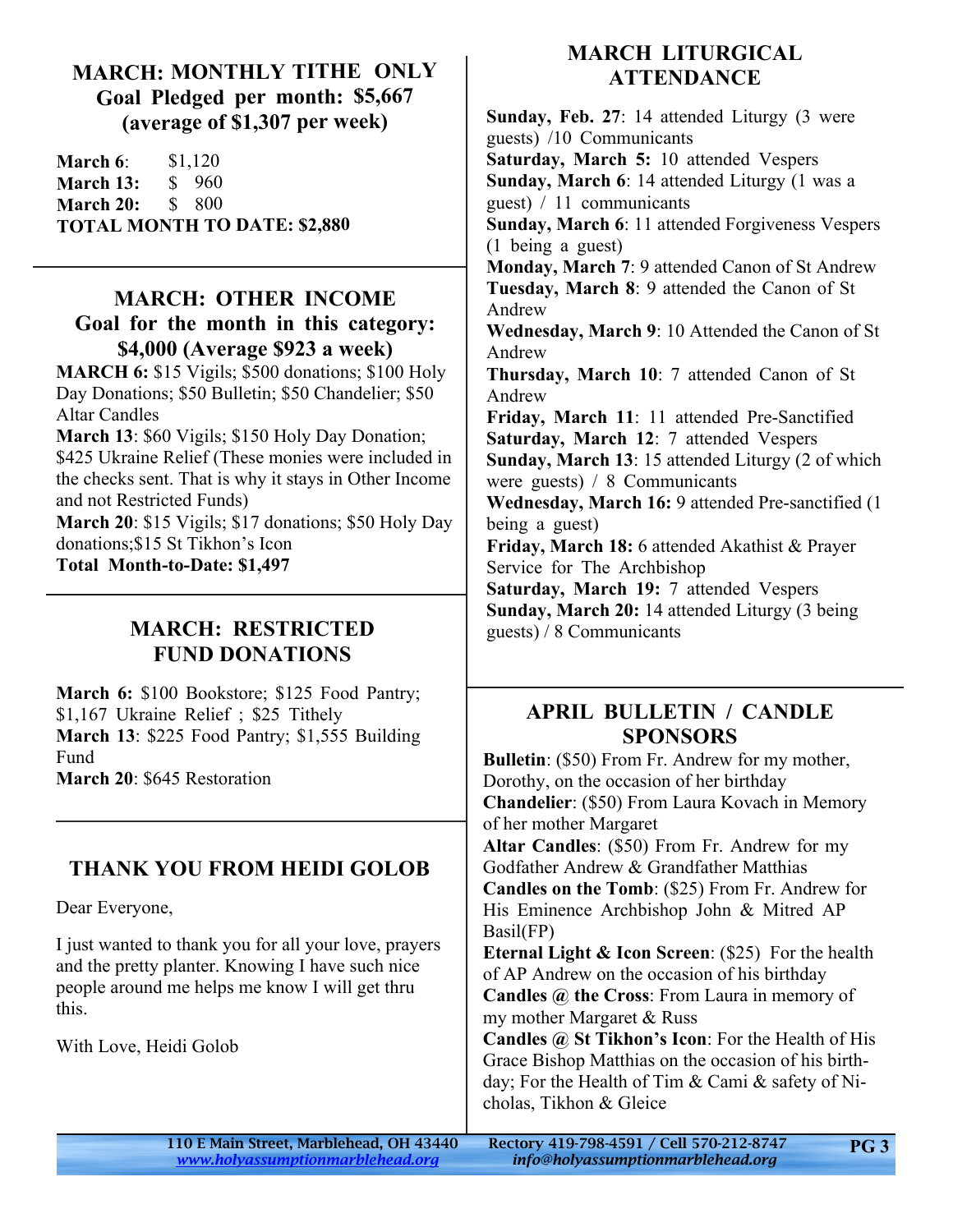#### 125TH ANNIVERSARY COMMITTEES *If you would be interested in serving on a committee, please speak to Fr. Andrew*

*Parishioner Committee Members: Fr. Andrew, Bobbie & Ron Royhab, Wayne Golob Village Committee Members: Pat & John Englebeck, Heidi & Holly Gast, Tod Kelly, Terrie Petroff*

#### **\*\*\*NEXT MEETING: April 27 @ 7:00 pm at Marblehead VFW\*\*\***

**Advertising / Program Book** Fr. Andrew, Holly Gast

**Billboards** Fr. Andrew

**History of the Parish** Fr. Andrew, Wayne Golob, Bobbie Royhab

**Tent / Chair/ Table Rental** Fr. Andrew, Natalie Twarek

**Catering / Centrepieces** Fr. Andrew, Terrie Petroff, Bobbie Royhab

**Hotel / Escort** Fr. Andrew,Tod Kelly

**Ref Fern Inn Activities** Fr. Andrew, Terrie Petroff

**Promotional Advertising** Fr. Andrew, Wayne Golob, Holly Gast

**Newspaper Articles and Ad** Fr. Andrew, Tod Kelly, Bobbie & Ron Royhab **Entertainment / PA System** Fr. Andrew, Wayne Golob

**Raffle Committee** Fr. Andrew, Heidi Gast, Holly Gast, John & Pat Engelbeck

**Party Favors / Lighthouse Theme** Fr. Andrew, Tod Kelly

**Banner** Fr. Andrew, John Englebeck

**Invitations** Fr. Andrew, Terrie Petroff

**Runners / Goffers** John & Pat Englebeck, Heidi Gast

**Setup / Tear down** Danbury Football Team (??)

**Friday Night Social** Fr. Andrew, Heidi Gast, Terrie Petroff



# **READERS**

Sunday, March 27 Tim Wednesday, March 30 Tim April 3: Tim April 10: Joe

Come, not some person, but everyone who has worries, who has sorrows, who has sins. Come, not so that I may demand accountability, but so that I may loosen your sins. Come, not because I am in need of your praise, but because I desire your salvation; for I will give you rest."

> ― St. Nektarios, Repentance and Confession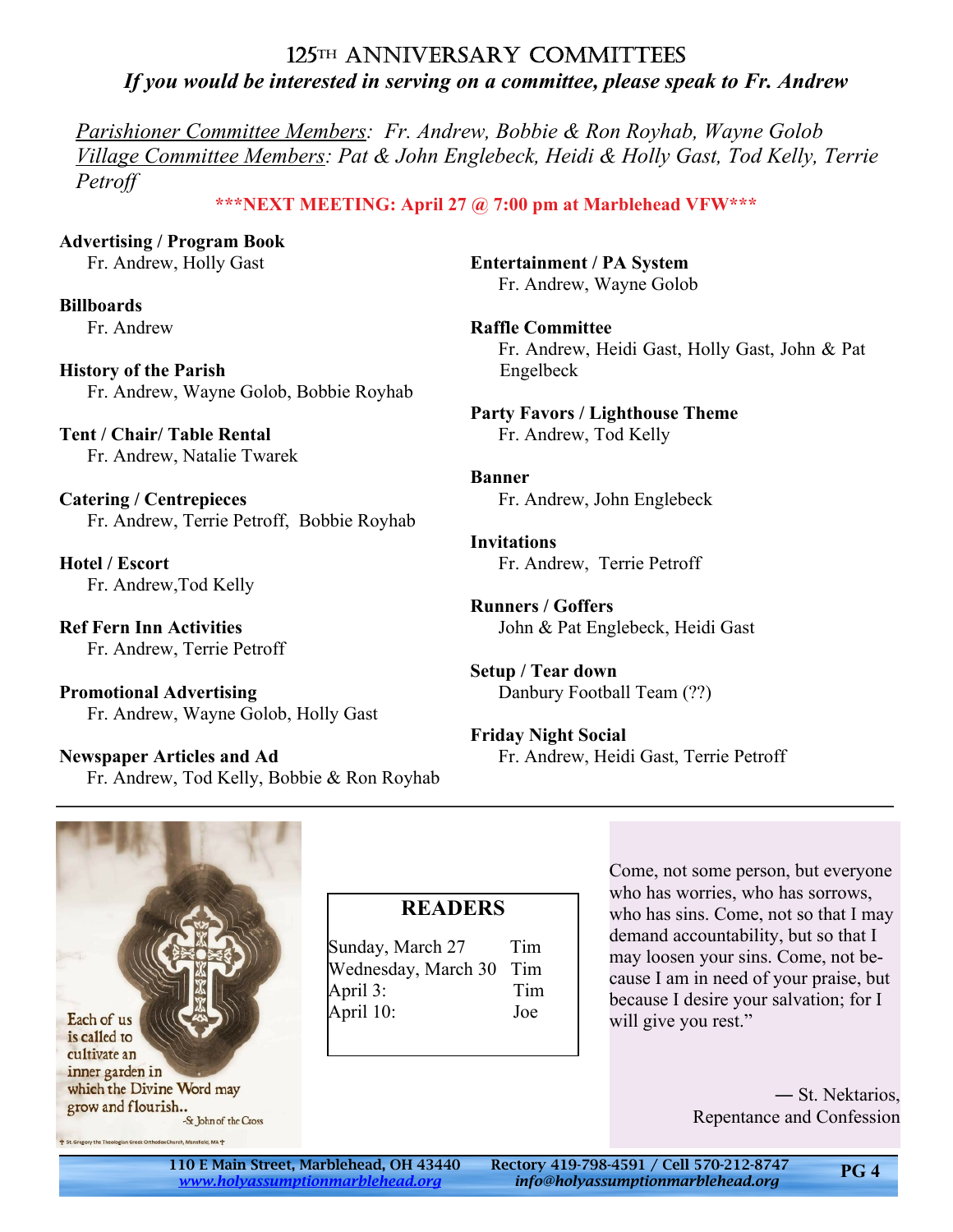#### **Holy Synod meets for its Regular**

#### **2022 Spring Session**

On March 15th to 18th the Holy Synod met for its regular Spring 2022 Session in the Greater Washington, D.C. area. The meetings took place in three locations: Saint Mark Church in Bethesda, MD on Tuesday, March 15, Saint Nicholas Cathedral in Washington, DC on Wednesday, March 16, and the remaining meetings at the Bethesdan Hotel in Bethesda, MD.

On the evening of Monday the 14th, the Holy Synod hosted a reception inviting the local clergy of the various parishes of the Orthodox Church in America within the greater Washington area.

On Tuesday the 15th His Grace Bishop Alexis was elected as Bishop of Sitka and Alaska. At the same session, and at the request of His Eminence Archbishop Paul who is facing serious health issues, His Beatitude Metropolitan Tikhon informed the Synod that he appointed His Grace Bishop Daniel of Santa Rosa and Auxiliary of the Diocese of the West as administrator of the Diocese of the Midwest for a period of thirty days.

On Wednesday, March 16 the Holy Synod attended the Presanctified Liturgy at Saint Nicholas Cathedral presided by His Grace

Bishop Gerasim. At the conclusion of the service, His Beatitude awarded the Order of Saint Innocent, gold class, upon the Honorable Alex M. Azar II for his many years of service in the public and private sectors, and especially in his efforts against the pandemic.

The Holy Synod also approved the two resolutions of the Metropolitan Council regarding the relocation of the Chancery to Washington, DC and the relocation of the Archives of the Orthodox Church in America. Next June, His Beatitude and Priest Alessandro Margheritino, OCA Secretary, will relocate to the Greater Washington area and set up temporary Chancery offices. The Holy Synod also approved the decision to relocate the Archives to Saint Vladimir's Orthodox Theological Seminary pending the approval of a contract by the Holy Synod and Metropolitan Council this coming summer. While the Archives will be housed at Saint Vladimir's, ownership of the archival treasure of the Church will be retained by the Orthodox Church in America.

As usual, during the sessions, the Holy Synod heard reports from His Beatitude, Archpriest Alexander Rentel, Chancellor, Priest Alessandro Margheritino, Secretary, Mr. Andrew Smith, Treasurer. In addition, they heard a Department update from Archpriest Thomas Soroka, an update on the 20th All American Council including a review of the agenda, and reports from the Board of Theological Education, the institutional chaplaincy, and seminaries, among others.

#### **THANK YOU RECEIVED FROM**

#### **ZOE FOR LIFE**

We gratefully acknowledge your contribution of \$580 to Zoe for Life! By God' grace, gifts such as yours help to ensure that the support of women in crisis pregnancies continues to be available to everyone. You are helping Zoe to make a difference in the lives of so many.

This letter confirms that no goods or services were provided by Zoe for Life. In compliance with our 501 © (3) status of the IRS., In exchange for the above referenced donation.

Your prayers and contributions are both deeply appreciated. May God bless you and keep you always. Thank you for helping us continue to save lives, two at a time.

With Joy in Christ, Anna Warren, Treasurer

Mission Statement: Zoe for Life! Is a Christian ministry which affirms the value of all life by providing non judgemental, confidential support and education during and after an unplanned pregnancy.

*We sent this donation the first week of January.*

#### **Ukrainian Refugee Appeal Ends**

The Orthodox Church in America's appeal for donations for the Ukrainian refugee crisis has ended, raising over \$650,000 for ELEOS. All donations which arrive later by mail will be sent on at a later date.Thank you for your generosity.

Please continue to help those suffering at this time by giving through International Orthodox Christian Charities (IOCC).

110 E Main Street, Marblehead, OH 43440 Rectory 419-798-4591 / Cell 570-212-8747 *<www.holyassumptionmarblehead.org> info@holyassumptionmarblehead.org* **PG 5**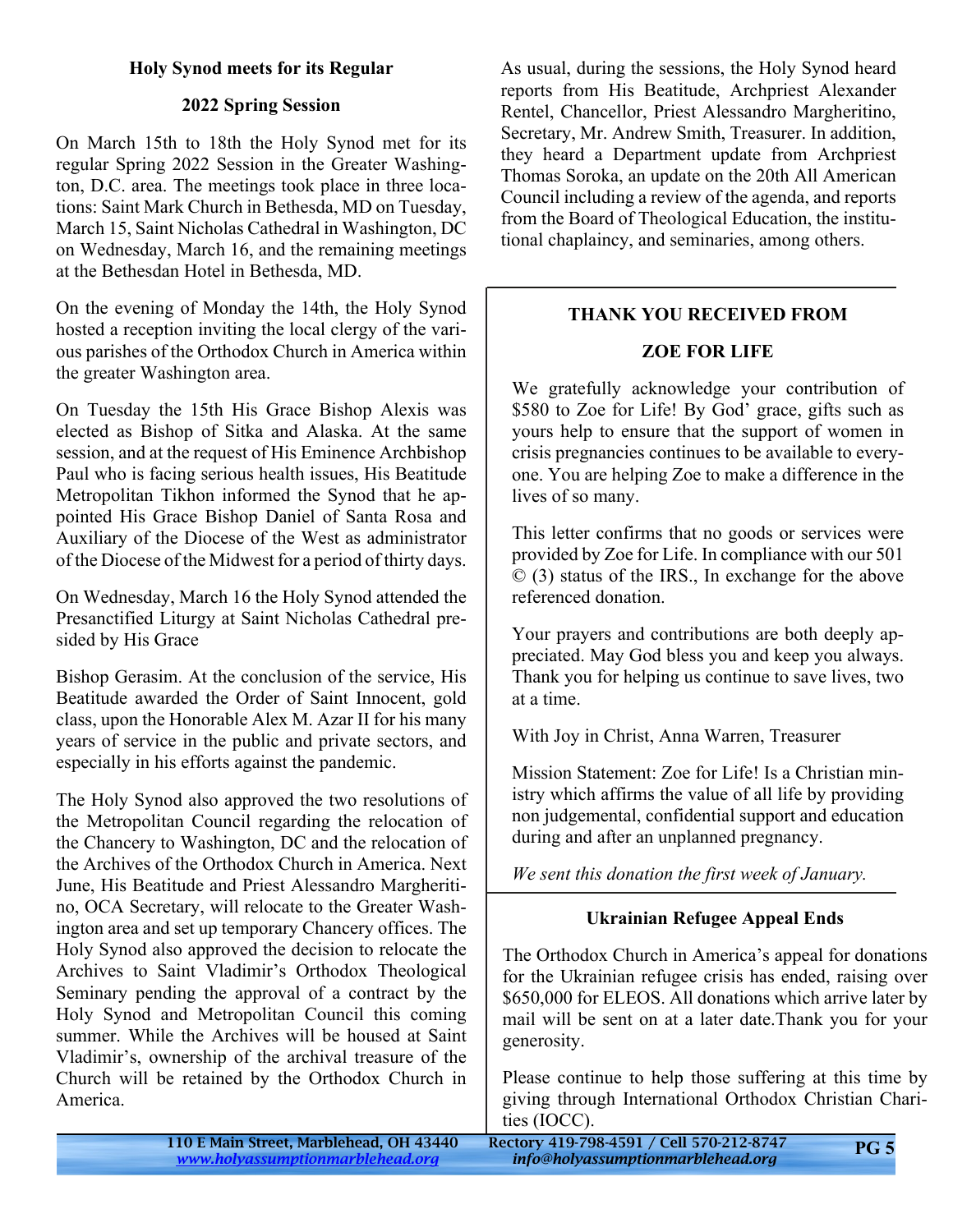# **PRAYER LIST- UPDATED MARCH**

**HIERARCH'S / CLERGY: His Beatitude, Metropolitan Herman; Archbishop Paul; Archbishop Benjamin from San Fransico; John Duranko** (Father's home pastor)**; James Gleason** (Father's Spiritual Father)**; Moses Berry; Gregory Grivna; Emilian Hutnyan; Joseph Von Klarr; Michael Kuzara; John Zabinko / Deacon Paul Gansle, Deacon Peter Rentsch, Deacon Michael Wison / Sub-deacon Wylie Meath**

**MATUSHKII: Pani Patricia Duranko; Susan Dank; Virgina Lecko; Maura McCarntey; Roberta Spengler; Margaret Zabinko**

**PARISHIONERS & THEIR FAMILIES: James Bargdill (**Schutt); **John Beadle** (Elchisco); **Maryann Cook** (Twarek); **Michael Glovinsky; Heidi Golob; Shirley Gresh (**Glovinsky); **Joseph Habegger** (Kovach); **Betty Kovach**; **David LaValle** (Fr); **Helen Lis**; **David Mazurik; Child Stella Miller** (Elchisco); **Nancy Naiser** (Royhab); **William Pipenur** (Hileman)**; Pat Rentz; Earl Rindfleisch**; **Helen Jean Rofkar (**Elchisco); **Joe Rose; Sonya Rose; Ron Royhab; Maryann Royhab; Stephanie Royhab; Joe Schutt; Diane Tryon; Greg Tyron; Tom Twarek; Child Bodhi (**Cassell); **Kathryn Tryon & her unborn child**

**OTHER REQUESTS: Mary Dank** (ABL); **Layne Demkosy** (Fr); **Paul Demkosky** (Fr.); **Marge Dziama; Child Ezra; Baby Finn** (Cassell); **Zoe Finley** (ABL);; **Ruthe Flewelling**; **Ben Franklin** (Kovach); **Dorothy Goldman (**Twarek); **Donald Gresh** (Glovinsky); **Natalie Henning** (Twarek); **Andrea Joy** (Kovach); **Ann Marie Krynock** (Timko); **Maria** (ABL); **Jake Lipstraw** (Twarek); **Mark Ludvik** (Guzy); **Mark Masica (**Kovach); **Pauline Meath** (Fr)**; Karen Muzyka (**fr); **Noah** (ABL); **Jamie Philpot** (Twarek);**William Romanchak** (Fr); **Andrew Rydgi**g (ABL);**Sandy Scafaria** (Hileman); **Nancy Sitzler** (Twarek) **Loren Welch** (Fr); **Tanya Wolfe** (Fr.); **Chuck Wiedenhoft (**Twarek); **Sara** (Jake)**; Chris Quotap (**Fr); **Zoland Zile** (Fr.); **Molly and her unborn child (Fr.)**

**MILITARY: Alex, Nathan Brown, Craig Cassell, Cory Deaton , Jake Ellithorpe, Jordan Fulton, Alena Grabavoy, Justin Issler; Nicholas & Tikhon, Cory Deaton, Alex Zarnow**

**CAPTIVES: Metropolitan Paul (Orthodox Archdiocese of Aleppo), Archbishop John Syriac Archdiocese of Aleppo, The UN & IOCC humanitarian aid workers in & around Syria; Those suffering persecution in Iraq, Syria, Israel, Egypt, Ukraine and throughout the world**



**NOTE: ABL (Archbishop's request) / Please let Fr. Andrew know who can come off the list or be put on.**



#### **The Annunciation of our Most Holy Lady, the Theotokos and Ever-Virgin Mary Commemorated on March 25**

The Feast of the Annunciation is one of the earliest Christian feasts, and was already being celebrated in the fourth century. There is a painting of the Annunciation in the catacomb of Priscilla in Rome dating from the second century. The Council of Toledo in 656 mentions the Feast, and the Council in Trullo in 692 says that the Annunciation was celebrated during Great Lent.

The Greek and Slavonic names for the Feast may be translated as "good tidings." This, of course, refers to

the Incarnation of the Son of God and the salvation He brings. The background of the Annunciation is found in the Gospel of Saint Luke (1:26-38). The troparion describes this as the "beginning of our salvation, and the revelation of the eternal mystery," for on this day the Son of God became the Son of Man.

There are two main components to the Annunciation: the message itself, and the response of the Virgin. The message fulfills God's promise to send a Redeemer (Genesis 3:15): "I will put enmity between you and the woman, between your seed and her seed; he shall crush your head, and you shall lie in wait for his heel." The Fathers of the *Con't Pg 8*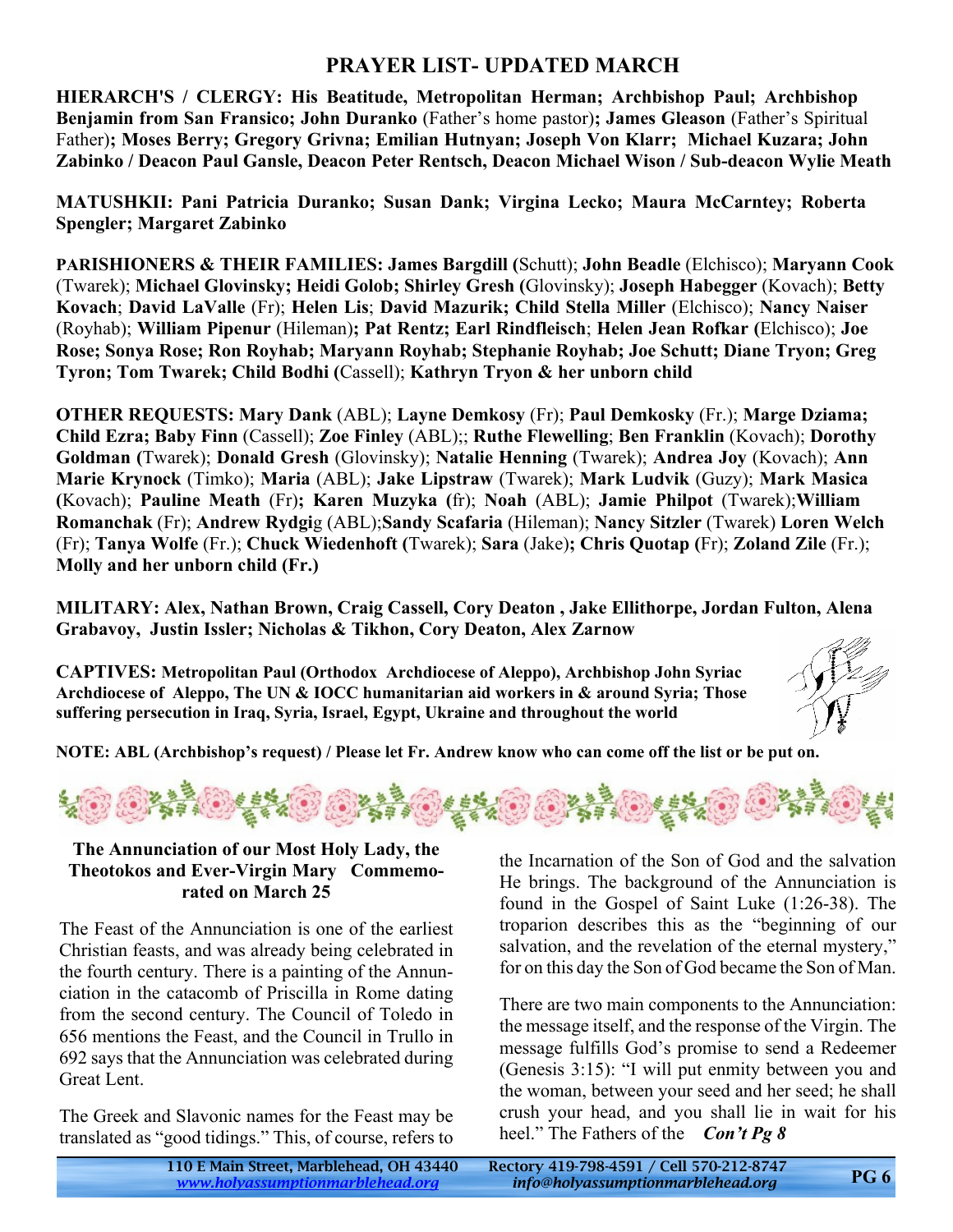| <b>MARCH Celebrations</b>    |                                                                                                                                                                                      |                                                                                                                                                                                        |  |
|------------------------------|--------------------------------------------------------------------------------------------------------------------------------------------------------------------------------------|----------------------------------------------------------------------------------------------------------------------------------------------------------------------------------------|--|
| <b>ANNIVERSARIES</b>         | <b>BIRTHDAYS</b>                                                                                                                                                                     |                                                                                                                                                                                        |  |
| 24- Chris & Lindsay Lariccia | 1-Marilynn Calzone<br>2- Lori Batura<br>3- Tony Monastra<br>7- Tamera Blackford<br>8- Rachel Adamcio<br>8- Ruth Sheller<br>11- Jason Monschein<br>16- Paul Bojan<br>16- Claudia Zile | 20- Luke Welch<br>20- Lydia Welch<br>21- Brooklyn Lariccia<br>22- Ariana Holmes<br>23- Mason Monschein<br>26- Rachel Sumner<br>30- Bobbie Royhab<br>30- Fred Cassell<br>31- Greg Mazur |  |

#### **Hebrews 4:14-5:6 (Epistle)**

Seeing then that we have a great High Priest who has passed through the heavens, Jesus the Son of God, let us hold fast our confession. For we do not have a High Priest who cannot sympathize with our weaknesses, but was in all points tempted as we are, yet without sin. Let us therefore come boldly to the throne of grace, that we may obtain mercy and find grace to help in time of need. For every high priest taken from among men is appointed for men in things pertaining to God, that he may offer both gifts and sacrifices for sins. He can have compassion on those who are ignorant and going astray, since he himself is also subject to weakness. Because of this he is required as for the people, so also for himself, to offer sacrifices for sins. And no man takes this honor to himself, but he who is called by God, just as Aaron was. So also Christ did not glorify Himself to become High Priest, but it was He who said to Him: "You are My Son, today I have begotten You." As He also says in another place: "You are a priest forever according to the order of Melchizedek";

#### **Mark 8:34-9:1 (Gospel)**

When He had called the people to Himself, with His disciples also, He said to them, "Whoever desires to come after Me, let him deny himself, and take up his cross, and follow Me. For whoever desires to save his life will lose it, but whoever loses his life for My sake and the gospel's will save it. For what will it profit a man if he gains the whole world, and loses his own soul? Or what will a man give in exchange for his soul? For whoever is ashamed of Me and My words in this adulterous and sinful generation, of him the Son of Man also will be ashamed when He comes in the glory of His Father with the holy angels." And He said to them, "Assuredly, I say to you that there are some standing here who will not taste death till they see the kingdom of God present with power."

| <b>MARCH Reposed</b>                   |                                  |  |
|----------------------------------------|----------------------------------|--|
| 1- George Danchisen (2018)             | 23- Eva Pondillo (2001)          |  |
| 3- Anna Stoyka (2018)                  | 23 - Ella Mazurik (1985)         |  |
| 4- Andrew Mazur (2001)                 | 23- Francis Mitchell (2008)      |  |
| $6$ - Frank Guzy (2002)                | 23- Barbara Ann Wasylenko (2017) |  |
| 8- Mat. Sonya Tutko (2021)             | 25- Pani Janette Moriak (1997)   |  |
| 11 - Ella Mazur (1918)                 | 25- David Chikerotis (2019)      |  |
| 13- Metropolitan Nicholas (2011)       | 29- Todd Pollack (2019)          |  |
| 13- Richard Michael Benya (1983)       | 29- Carolyn Woodward (2000)      |  |
| 13- George Malchisky Sr (1980)         | 30- John Rofkar (2019)           |  |
| 17- Frank Holodnak (1961)              | Michael Elchisko (1909)          |  |
| Helen Millie (1910)<br>21- Tai Whitham |                                  |  |
|                                        | George Danchisen (1912)          |  |